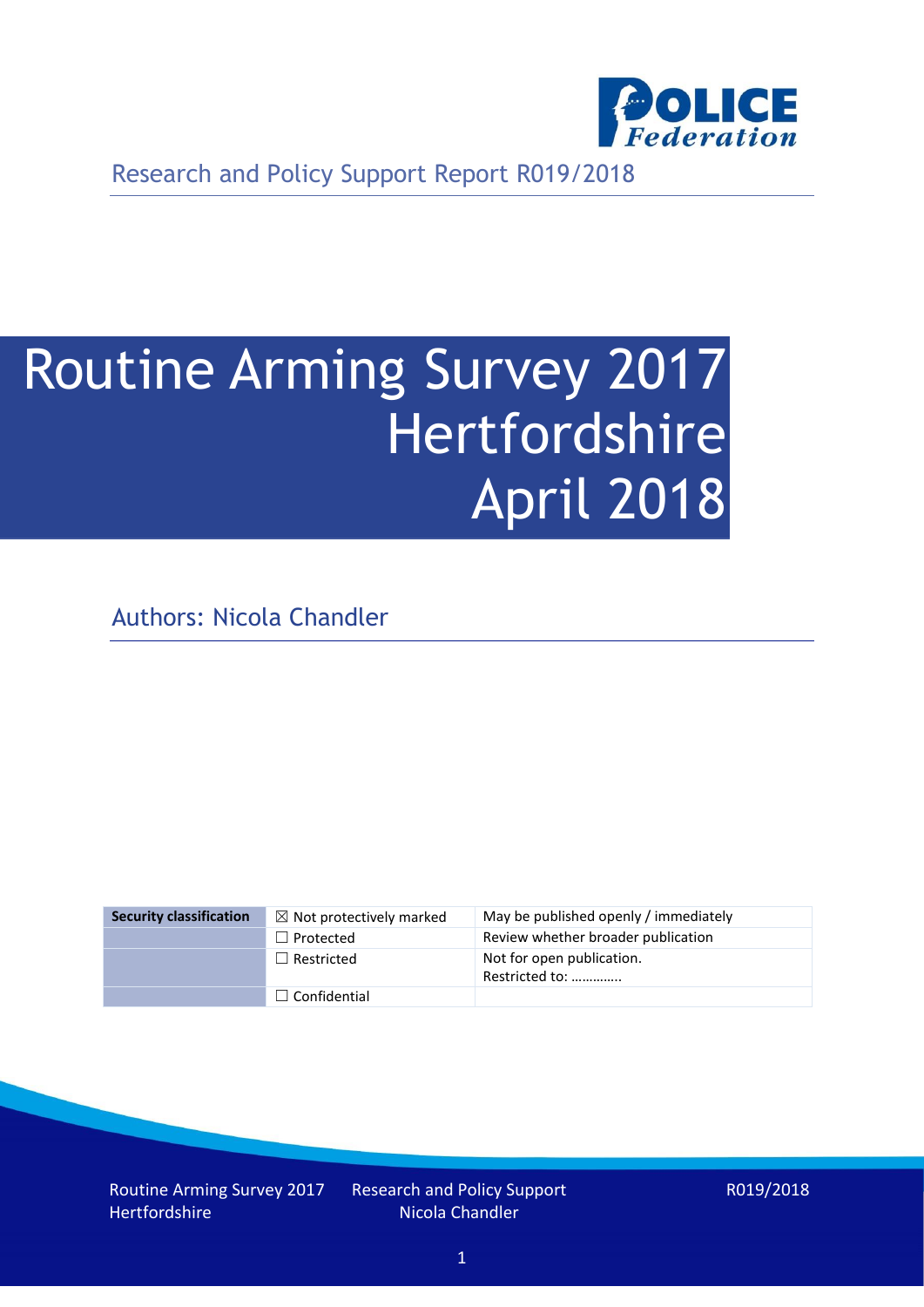## **INTRODUCTION**

This report provides a summary of responses to the PFEW routine arming survey received from respondents in Hertfordshire.

The PFEW routine arming survey was open between 31st July and 1st September 2017. The survey asked respondents about their experiences and attitudes in the following areas:

- Satisfaction with their current access to armed support
- Views on routine arming
- Views on other protective measures and equipment
- The number of times respondents had felt their life had been threatened at work in the last two years

Where appropriate, details of average responses for the police service as a whole are also presented, differences between the national and local responses have not been tested statistically and therefore any differences reported are for guidance only and must be treated with caution.

#### **RESPONSE RATE AND RESPONDENTS**

547 responses were received from respondents in Hertfordshire. This reflects a response rate of approximately 28%, based on Home Office figures from 2017. This compares to a national response rate of 27% of federated rank members.

The findings presented in this report have a margin of error of 4%. This margin of error has been calculated using the number of responses received from officers in Hertfordshire compared to the number of officers in the force as a whole. A margin of error of 5% or less is generally considered to be within the normal bounds of academic rigor. If this threshold has not been met, the results from this report must be interpreted more cautiously.

85% of responses from Hertfordshire were received from male officers and 15% of responses were from female officers. 74% of respondents were Constables, 19% were Sergeants and 7% were Inspectors or Chief Inspectors.

65% of respondents said that they were in a frontline role.

Research and Policy Support Nicola Chandler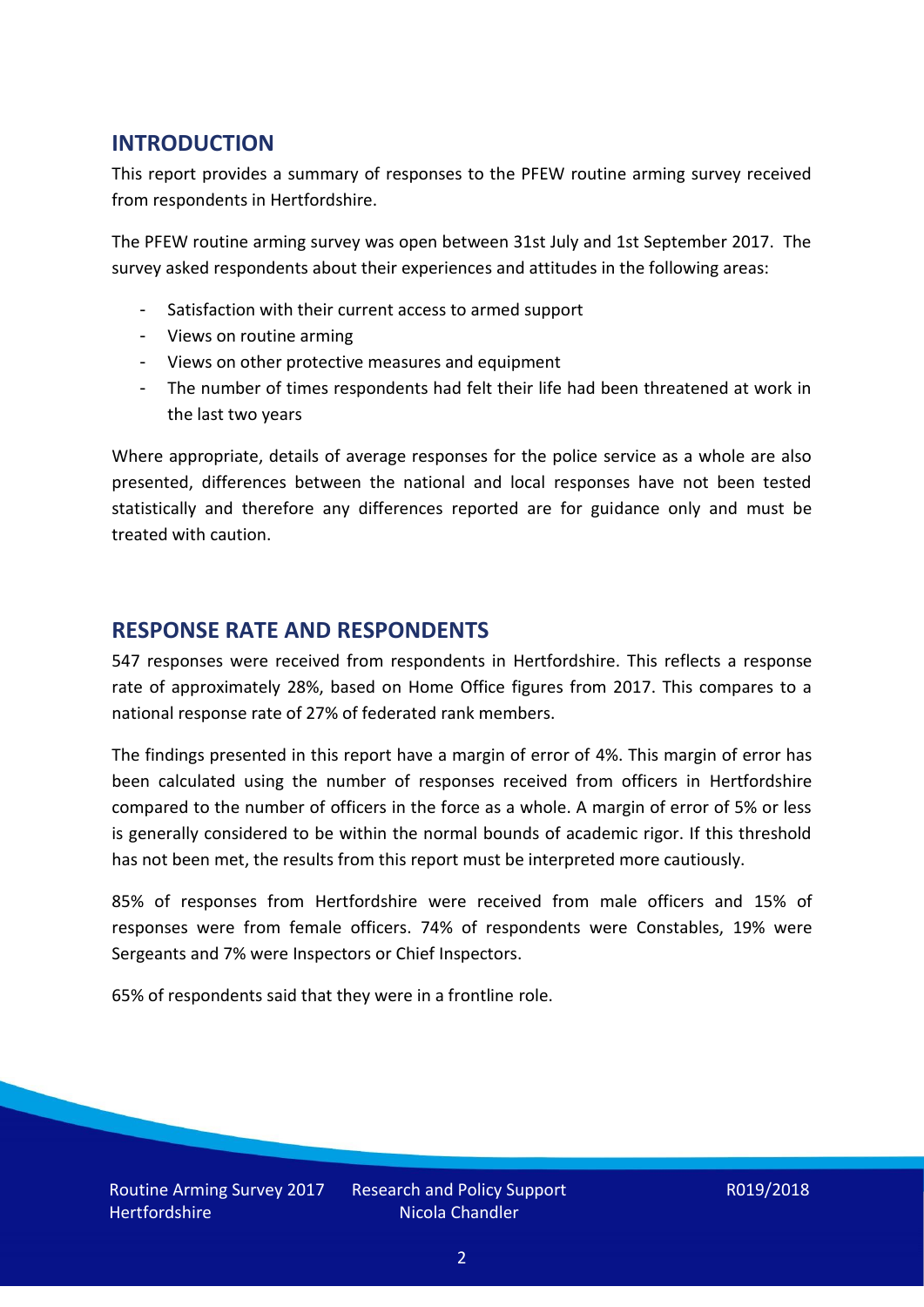# **SATISFACTION WITH CURRENT ARMED SUPPORT**

Of those respondents who had a view, 28% within Hertfordshire said that they were either very or fairy satisfied that armed support would be readily available should they require it. In comparison, 72% were either not very or not at all satisfied that armed support would be available.

Nationally, 43% of respondents were either very or fairly satisfied that armed support would be readily available should they require it.

|                                                                                               | <b>Very satisfied</b> | <b>Fairly</b><br>satisfied | Not very<br>satisfied | Not at all<br>satisfied |
|-----------------------------------------------------------------------------------------------|-----------------------|----------------------------|-----------------------|-------------------------|
| How satisfied are you<br>that armed support is<br>readily available should<br>you require it? | 4%                    | 24%                        | 41%                   | 31%                     |

### **VIEWS ON ROUTINE ARMING**

38% of respondents within Hertfordshire said that they were in favour of routine arming, insofar as they felt all officers should receive appropriate training and be armed at all times when on duty. This compares to 34% of respondents across England and Wales as a whole.

| <b>All police officers</b><br>should receive<br>appropriate training<br>and be armed at all<br>times when on duty | All police officers<br>should receive<br>appropriate training<br>and firearms should<br>be issued to them as<br>and when necessary | <b>Firearms should not</b><br>be issued to all<br>police officers, but<br>more officers should<br>receive appropriate<br>training and be issue | The present number<br>of officers who are<br>specially trained to<br>carry firearms is<br>about right |  |
|-------------------------------------------------------------------------------------------------------------------|------------------------------------------------------------------------------------------------------------------------------------|------------------------------------------------------------------------------------------------------------------------------------------------|-------------------------------------------------------------------------------------------------------|--|
| 38%                                                                                                               | 17%                                                                                                                                | 40%                                                                                                                                            | 5%                                                                                                    |  |

58% of respondents within Hertfordshire said that they would be prepared to be routinely armed whilst on duty. Nationally, this proportion was 55%. 10% of respondents within

Routine Arming Survey 2017 **Hertfordshire** 

Research and Policy Support Nicola Chandler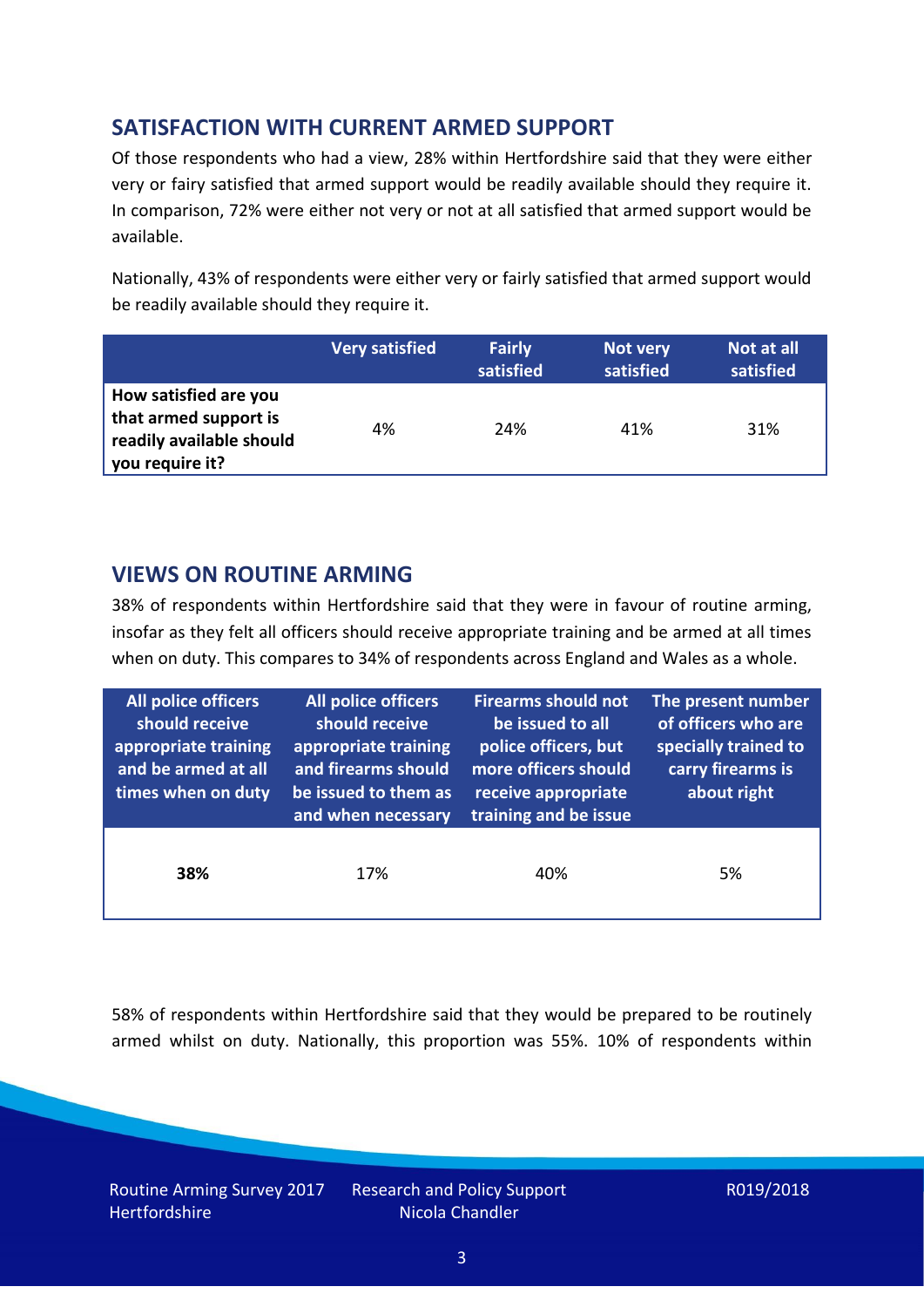Hertfordshire, said that they would not carry a firearm whilst on duty under any circumstances, compared to 11% of respondents in England and Wales as a whole.

| I would be prepared<br>to carry a firearm at<br>all times on duty | I would be prepared<br>to carry a firearm<br>whilst on duty if<br>necessary | I would be prepared<br>to carry a firearm<br>whilst on duty if<br>ordered to do so | Under no<br>circumstances would<br>I carry a firearm<br>whilst on duty |
|-------------------------------------------------------------------|-----------------------------------------------------------------------------|------------------------------------------------------------------------------------|------------------------------------------------------------------------|
| 58%                                                               | 21%                                                                         | 12%                                                                                | 10%                                                                    |

### **VIEWS ON OTHER PROTECTIVE MEASURES AND EQUIPMENT**

10% of respondents in Hertfordshire (for whom it is applicable to their role), said that they currently had access to double crewing at all times whilst on duty; 72%, said that they wanted access to double crewing at all times whilst on duty.

The proportion of respondents in Hertfordshire who said that they have access to double crewing at all times on duty is lower than the national figure, where 11% of respondents have access to double crewing.

35% of respondents in Hertfordshire (for whom it is applicable to their role), had access to Taser at all times whilst on duty; in comparison 80% said that they wanted to have access to Taser at all times whilst on duty.

The proportion of respondents in Hertfordshire who have access to Taser at all times whilst on duty is higher than the proportion of respondents in England and Wales who had access to Taser at all time, which was 22%.

84% of respondents in Hertfordshire (for whom it is applicable to their role), currently had access to Body Worn Video at all times whilst on duty; 87% wanted access to Body Worn Video at all times.

The proportion of respondents in Hertfordshire who have access to Body Worn Video at all times whilst on duty is higher than in England and Wales as a whole; nationally 55% of respondents reported having access to Body Worn Video at all times whilst on duty.

Research and Policy Support Nicola Chandler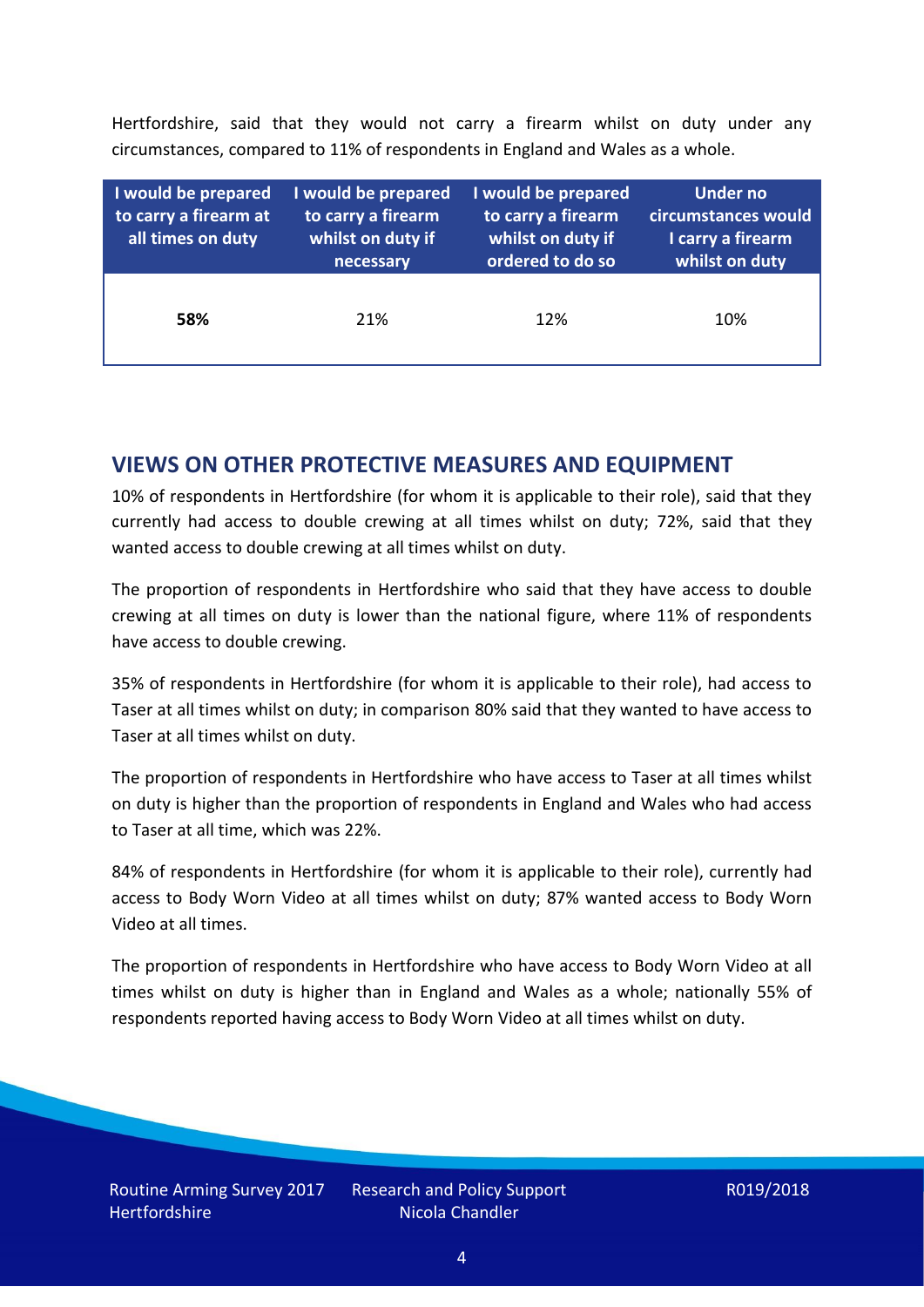| Officers regularly have access to (for<br>whom its applicable to their role): | <b>Double</b><br>crewing | <b>Body Worn</b><br><b>Video</b> | Taser |
|-------------------------------------------------------------------------------|--------------------------|----------------------------------|-------|
| <b>Never</b>                                                                  | 13%                      | 8%                               | 48%   |
| When deemed necessary by an officer<br>with appropriate authority             | 24%                      | 1%                               | 6%    |
| Upon my request whilst I am on duty                                           | 5%                       | 5%                               | 4%    |
| At all times whilst I am on duty                                              | 10%                      | 84%                              | 35%   |

#### **THREATS TO LIFE**

55% of respondents in Hertfordshire said that they had felt that their life was in serious danger at least once in the last two years as a result of a threat by a member the public whilst on duty. This is higher than the 54% of respondents within England and Wales as a whole who felt that their life had been in serious danger in the last two years.

A more detailed breakdown of the number of times respondents in Hertfordshire felt that their life had been in serious danger in the last two years is provided below.

|                                                                                                                                                                              | <b>None</b> | One | Two | Three to<br>four | Five to<br><b>six</b> | <b>Seven</b><br>or more |
|------------------------------------------------------------------------------------------------------------------------------------------------------------------------------|-------------|-----|-----|------------------|-----------------------|-------------------------|
| How many times in the<br>last two years have you<br>felt that your life was in<br>serious danger as a result<br>of a threat by a member<br>of the public, whilst on<br>duty? | 45%         | 13% | 17% | 14%              | 6%                    | 6%                      |

Research and Policy Support Nicola Chandler

#### R019/2018